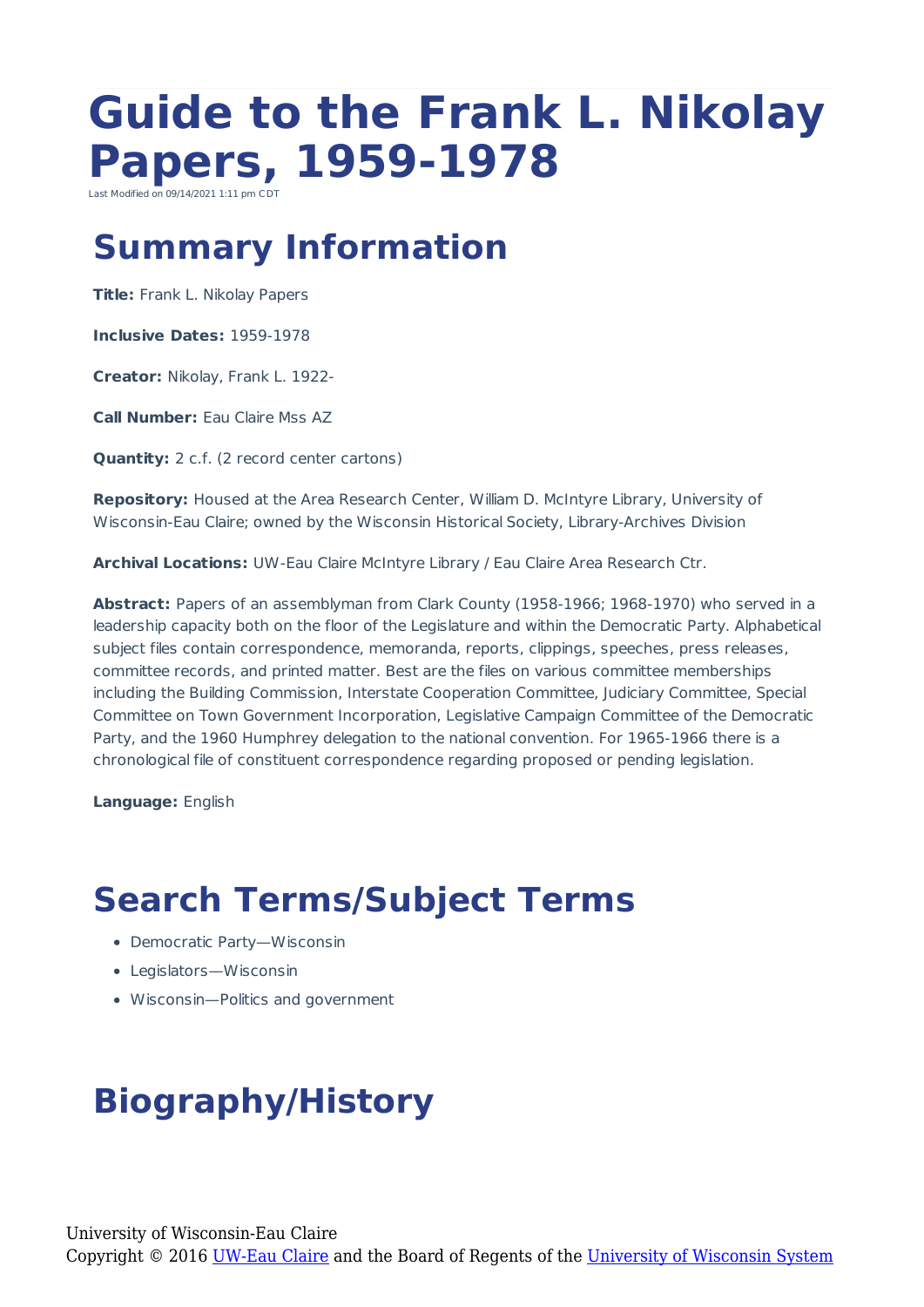Assemblyman and Democratic party leader Frank Nikolay was born in the town of Day, Marathon County, Wisconsin, on September 1, 1922. After attending the Abbotsford public schools he enrolled at the University of Wisconsin in 1939. His education was first interrupted by a call to service in the Wisconsin National Guard and the Army from 1940 to 1941. He then returned to the University in 1942 and in 1943 transferred to the law school under the Regular War Plan. During that term he again interrupted his education for service in World War II in the Air Force and Navy. In 1946 he returned to law school and graduated in 1948. In addition to his private practice, Nikolay has served as Abbotsford village and city attorney, Colby city attorney, Clark County assistant district attorney, and U.S. attorney for the Western District of Wisconsin. Other offices which he has held include memberships on the Clark County Board and the Clark County Welfare Board.

Nikolay ran successfully for the Assembly in 1958 and served continuously until his defeat in 1966. Although re-elected in 1968 he declined to run for another term in 1970 in order to campaign for the lieutenant governorship. He was defeated in this effort by Martin Schreiber. Nikolay was a powerful figure in the Legislature, being selected as assistant minority floor leader in 1963, majority leader in 1965, and assistant minority leader again in 1969. Committee posts which he held included chairmanships of the Judiciary and Rules committees and vice-chairmanships of the Education and the Revision, Repeals, and Uniform Laws committees.

In addition to his position as a leader among party members in the Legislature, Nikolay also served the state-wide party in several important ways. In 1960 he was chairman of the Humphrey delegation to the national party convention. Together with Patrick J. Lucey he was co-chairman of the state's McGovern slate to the national convention in 1972. From 1964 to 1976 he was vice-chairman of the state organization. During the 1960's he directed the Legislative Campaign Committee. Despite his busy political career, Nikolay was also an active member of the Wisconsin Civil Liberties Union, Wisconsin National Guard (Col., Ret.), American Legion, Lions, Knights of Columbus, and Catholic Foresters. In 1983 he was appointed to a seven year term as regent of the University of Wisconsin System.

### **Scope and Content Note**

This collection is the first accession of the Frank Nikolay Papers. It relates both to his career in the Wisconsin Legislature and the Democratic Party and is comprised of correspondence, memoranda, reports, speeches, press releases, clippings, committee files, and printed matter.

It may help the researcher to know that these papers were reviewed and prepared for shipment by the donor, not by Society staff. Thus, it is not clear the degree to which the files received by the Society reflected their original arrangement and contents. At the time the collection was processed additional materials were still being reviewed by Nikolay for presentation to the Society. Appreciation of the collection's provenance will help the researcher to understand the miscellaneous nature of the files and the somewhat fragmentary documentation they provide of Nikolay's career. It is anticipated that this will not be the case after all materials are received.

Among the best files are those pertaining to various committees on which Nikolay served: the Building Commission, the Interstate Cooperation Committee, the Judiciary Committee, and the Special Committee on Town Government Incorporation. Such files include agendas, summary proceedings, memoranda, and correspondence. Pertaining to committee work for the Democratic Party are good

#### University of Wisconsin-Eau Claire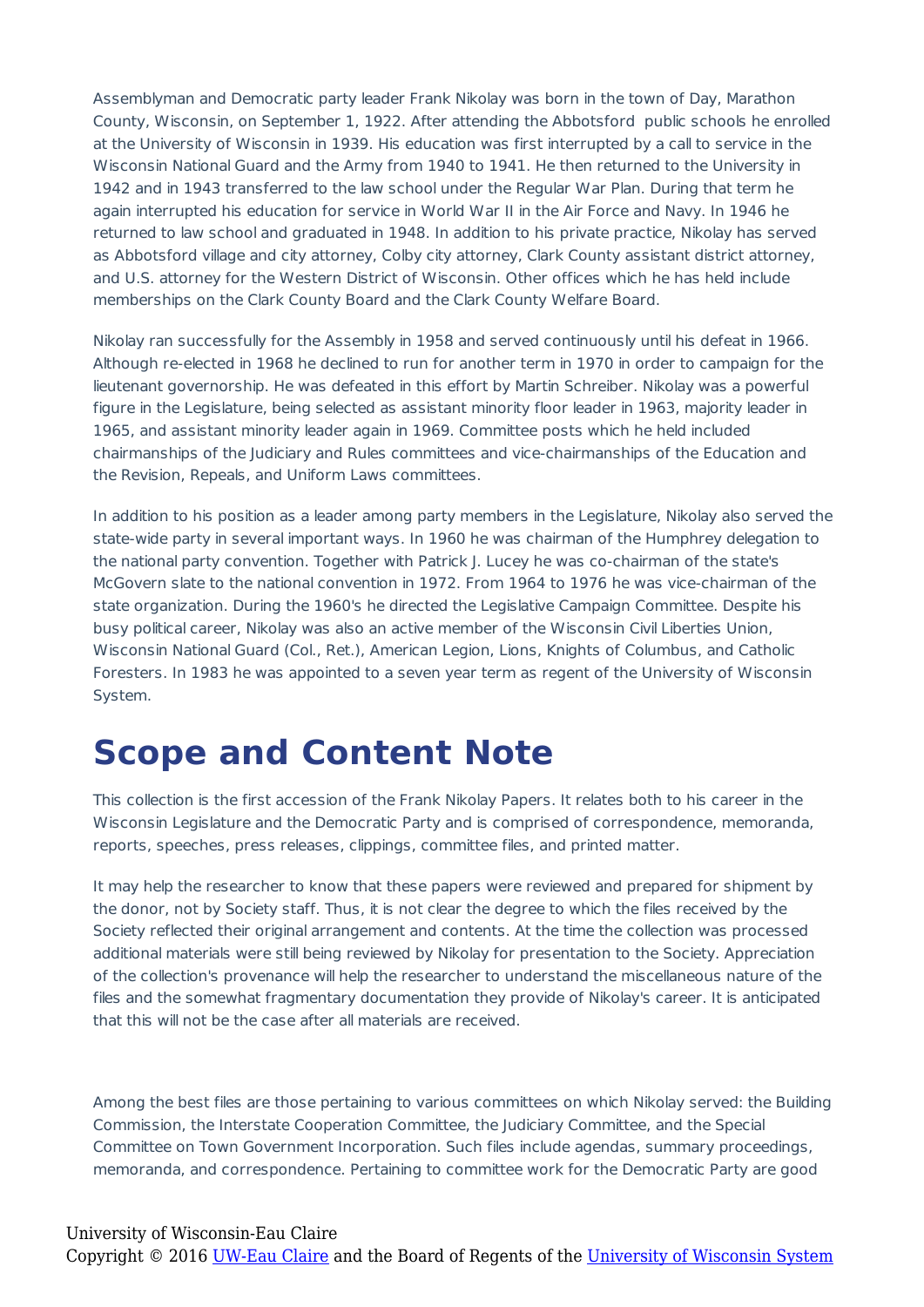files on the Legislative Campaign Committee during the 1960's and the 1960 Humphrey delegation to the national convention.

For the years 1965-1966 there is a chronological file of constituent correspondence primarily regarding proposed or pending legislation.

## **Administrative/Restriction Information**

#### **Acquisition Information**

Presented by Frank L Nikolay, Abbotsford, Wisconsin, January 25, 1980. Accession Number: M80-184

#### **Processing Information**

Processed by Carolyn J. Mattern, March 1984.

## **Contents List**

|                   | Series: Subject Files                          |
|-------------------|------------------------------------------------|
| Box/Folder        |                                                |
| 1/1               | Auditor, 1964-1965                             |
| Box/Folder        | Auto insurance, 1966-1970                      |
| 1/2               |                                                |
| Box/Folder        | Bakke, G. H. (Highway Commissioner), 1960-     |
| 1/3               | 1961                                           |
| <b>Box/Folder</b> | Budget message, 1967                           |
| 1/4               |                                                |
| <b>Box/Folder</b> | Budget, State of Wisconsin, 1967               |
| 1/5               |                                                |
| Box/Folder        |                                                |
| 1/6               | Budget-Taxes, 1967                             |
| Box/Folder        | Building Commission, 1966                      |
| 1/7               |                                                |
| Box/Folder        | Cabaret taxes, 1960-1963                       |
| 1/8               |                                                |
| Box/Folder        |                                                |
| 1/9               | Carley campaign, 1966                          |
| <b>Box/Folder</b> | Central Wisconsin Ministers Association, 1964- |
| 1/10              | 1966                                           |
| Box/Folder        | Civil Liberties Union, 1968-1969               |

University of Wisconsin-Eau Claire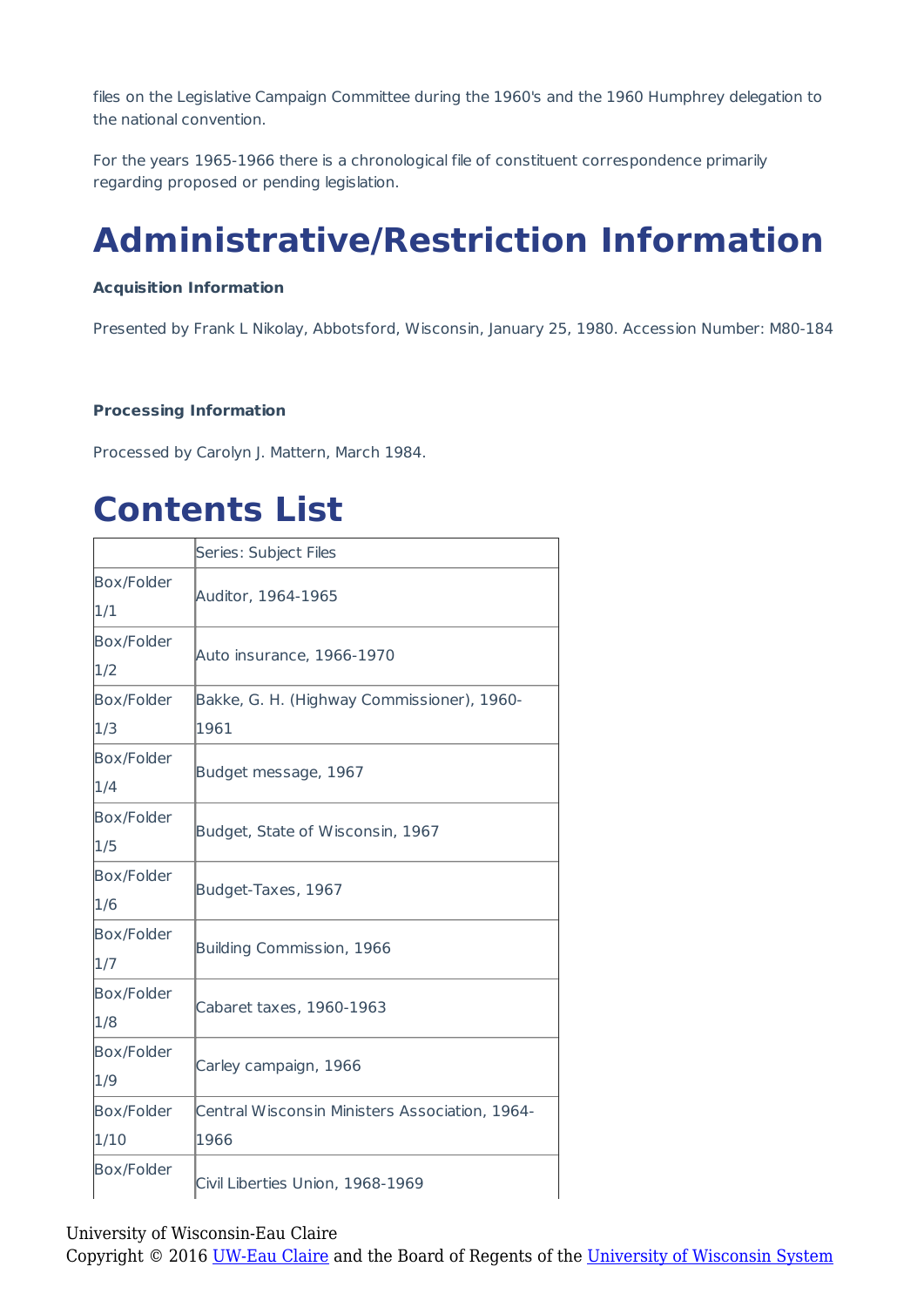| 1/11              |                                                 |
|-------------------|-------------------------------------------------|
| Box/Folder        |                                                 |
| 1/12              | Clark County Press, 1960-1979                   |
| Box/Folder        | Clark County Shopper, 1964-1969                 |
| 1/13              |                                                 |
| Box/Folder        |                                                 |
| 1/14              | Clark County Taxpayers Association, 1962-1967   |
| Box/Folder        | Clark County Welfare Board, 1960-1964           |
| 1/15              |                                                 |
| Box/Folder        | Conservation, 1965-1969                         |
| 1/16              |                                                 |
| Box/Folder        | Constitutional debt limit and reform, 1965-1967 |
| 1/17              |                                                 |
| Box/Folder        | Consumer protection, 1966-1968                  |
| 1/18              |                                                 |
| Box/Folder        | Corporate farming, 1969-1970                    |
| 1/19              |                                                 |
| Box/Folder        | Cosgrove, Frank, 1961                           |
| 1/20              |                                                 |
| Box/Folder        | Court Bill, 1967                                |
| 1/21              |                                                 |
| <b>Box/Folder</b> | Court reform, 1965-1969                         |
| 1/22              |                                                 |
|                   | Democratic Party                                |
| Box/Folder        | Democratic Editorial Board, 1963                |
| 1/23              |                                                 |
| Box/Folder        | 1962 election                                   |
| 1/24              |                                                 |
| Box/Folder        | Disabled American Veterans, 1969                |
| 1/25              |                                                 |
| Box/Folder        | Education, 1964, 1966-1968                      |
| 1/26-27           |                                                 |
| Box/Folder        |                                                 |
| 1/28              | Electoral College, 1966-1968                    |
|                   |                                                 |
| Box/Folder        | Evjue, William T., 1961-1965                    |
| 1/29              |                                                 |
| Box/Folder        | Floor leadership, 1969                          |

University of Wisconsin-Eau Claire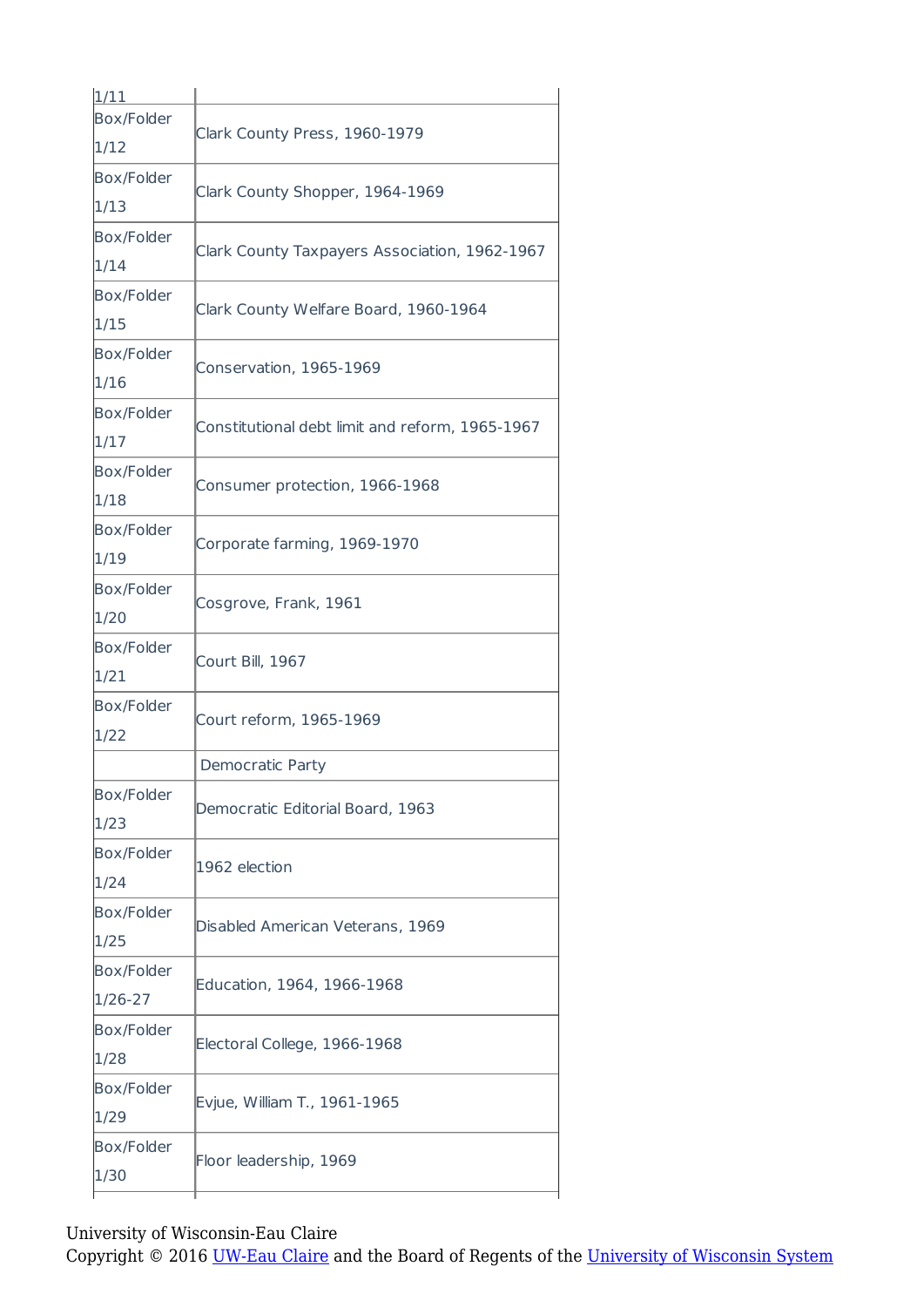| Box/Folder        | Fluoridation, 1970                          |
|-------------------|---------------------------------------------|
| 1/31              |                                             |
| <b>Box/Folder</b> | Free Enterprise Day, 1965                   |
| 1/32              |                                             |
| <b>Box/Folder</b> | Forum for Progress, 1965-1966               |
| 1/33              |                                             |
| Box/Folder        | Frinzi, Dominic, 1966                       |
| 1/34              |                                             |
| Box/Folder        | Geisler, Dorothy, 1964                      |
| 1/35              |                                             |
| Box/Folder        |                                             |
| 1/36              | Greenwood, Wis 1970                         |
| Box/Folder        | Groppi, James, 1969                         |
| 1/37              |                                             |
| Box/Folder        |                                             |
| 1/38              | Hartung, Rev. E., 1962                      |
| Box/Folder        |                                             |
| 1/39              | Highway bonding, 1965-1966                  |
| Box/Folder        |                                             |
| 1/40              | Hoover, J. Edgar, 1967                      |
| Box/Folder        | <b>HUAC, 1961</b>                           |
| 1/41              |                                             |
| <b>Box/Folder</b> |                                             |
| 1/42              | Humphrey presidential delegation, 1960      |
| Box/Folder        | Hughes, Mary                                |
| 1/43              |                                             |
| Box/Folder        |                                             |
| 1/44              | Interstate Cooperation Committee, 1964-1966 |
| Box/Folder        | Judiciary Committee, 1966                   |
| 1/45              |                                             |
| Box/Folder        | Kellett Commission, 1966-1967               |
| 1/46              |                                             |
| Box/Folder        |                                             |
| 1/47              | Kitzhaber, Ronald, 1963                     |
| Box/Folder        |                                             |
| 1/48              | Laurent, Francis, 1967                      |
| Box/Folder        |                                             |
| 1/49              | Law School, 1959                            |

University of Wisconsin-Eau Claire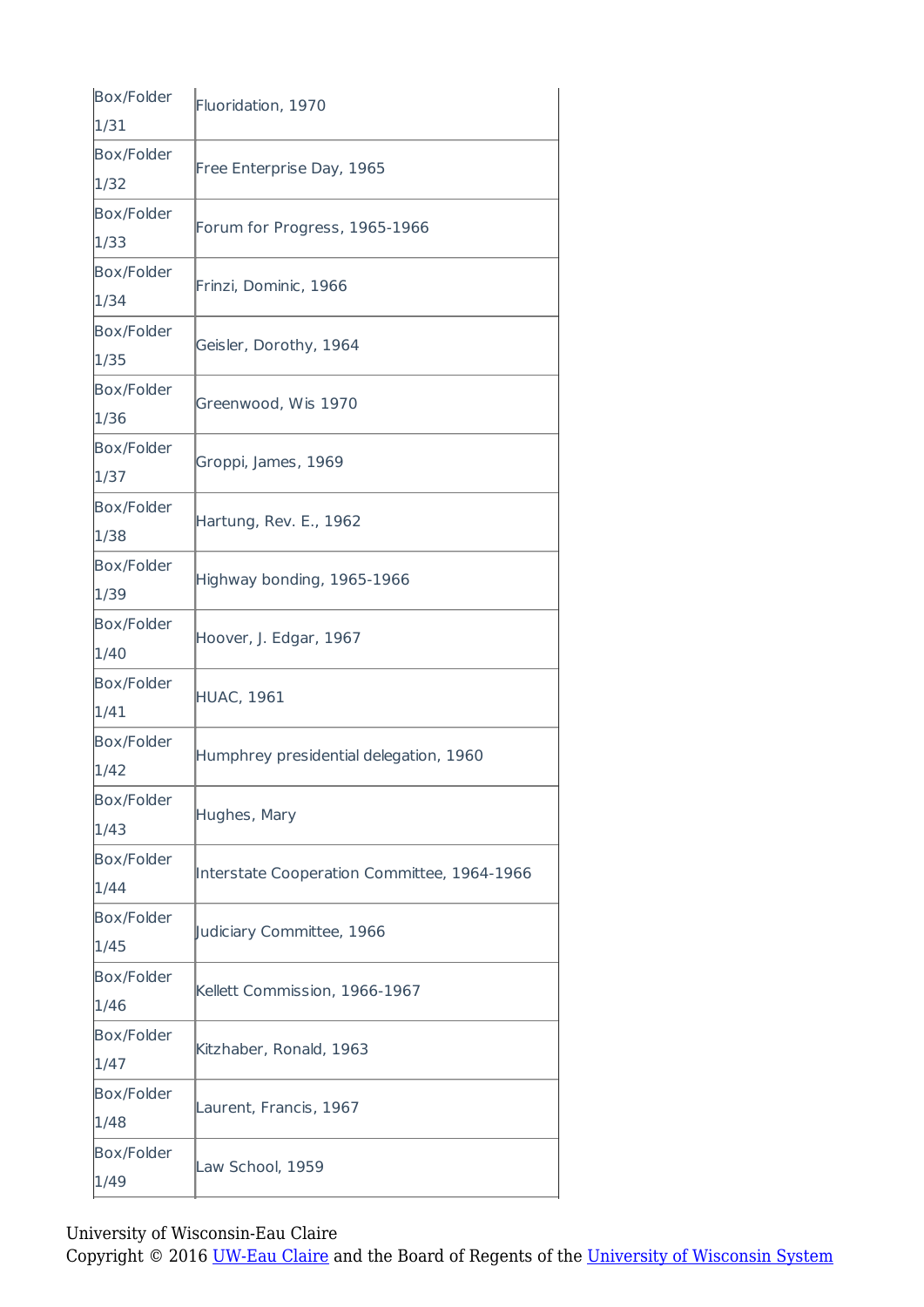| Box/Folder        | Legislative Campaign Committee, 1964-1970     |
|-------------------|-----------------------------------------------|
| $2/1-3$           |                                               |
| <b>Box/Folder</b> | Legislative pay raise, 1966                   |
| 2/4               |                                               |
| Box/Folder        |                                               |
| 2/5               | Legislative scoreboard, 1965                  |
| Box/Folder        |                                               |
| 2/6               | Mahoney, W.J., 1967                           |
| <b>Box/Folder</b> |                                               |
| 2/7               | Marathon Technical Institute, 1967            |
| <b>Box/Folder</b> | Meat inspection, 1966                         |
| 2/8               |                                               |
| Box/Folder        | Mental health, 1966                           |
| 2/9               |                                               |
| Box/Folder        | Midwest Conservation Education Association,   |
| 2/10              | 1967                                          |
| <b>Box/Folder</b> |                                               |
| 2/11              | Milwaukee World Festival, 1966                |
| Box/Folder        |                                               |
| 2/12              | NEA award, 1966                               |
| <b>Box/Folder</b> |                                               |
| 2/13              | NFO, 1964-1965                                |
| Box/Folder        | Nichols, Norma, 1970-1973                     |
| 2/14              |                                               |
| <b>Box/Folder</b> | Outagamie County vs. Building Commission,     |
| 2/15              | 1967                                          |
| <b>Box/Folder</b> | Patronage, 1961-1971                          |
| 2/16              |                                               |
| Box/Folder        |                                               |
| 2/17              | Primary law revision, 1959-1963               |
| Box/Folder        | Public Expenditure Survey of Wisconsin, 1968- |
| 2/18              | 1969                                          |
| Box/Folder        |                                               |
| 2/19              | Railroad reflector lights law, 1969-1970      |
| <b>Box/Folder</b> | Real estate brokers, 1963                     |
| 2/20              |                                               |
| Box/Folder        |                                               |
| 2/21              | Reform of local government, 1964-1965         |

University of Wisconsin-Eau Claire